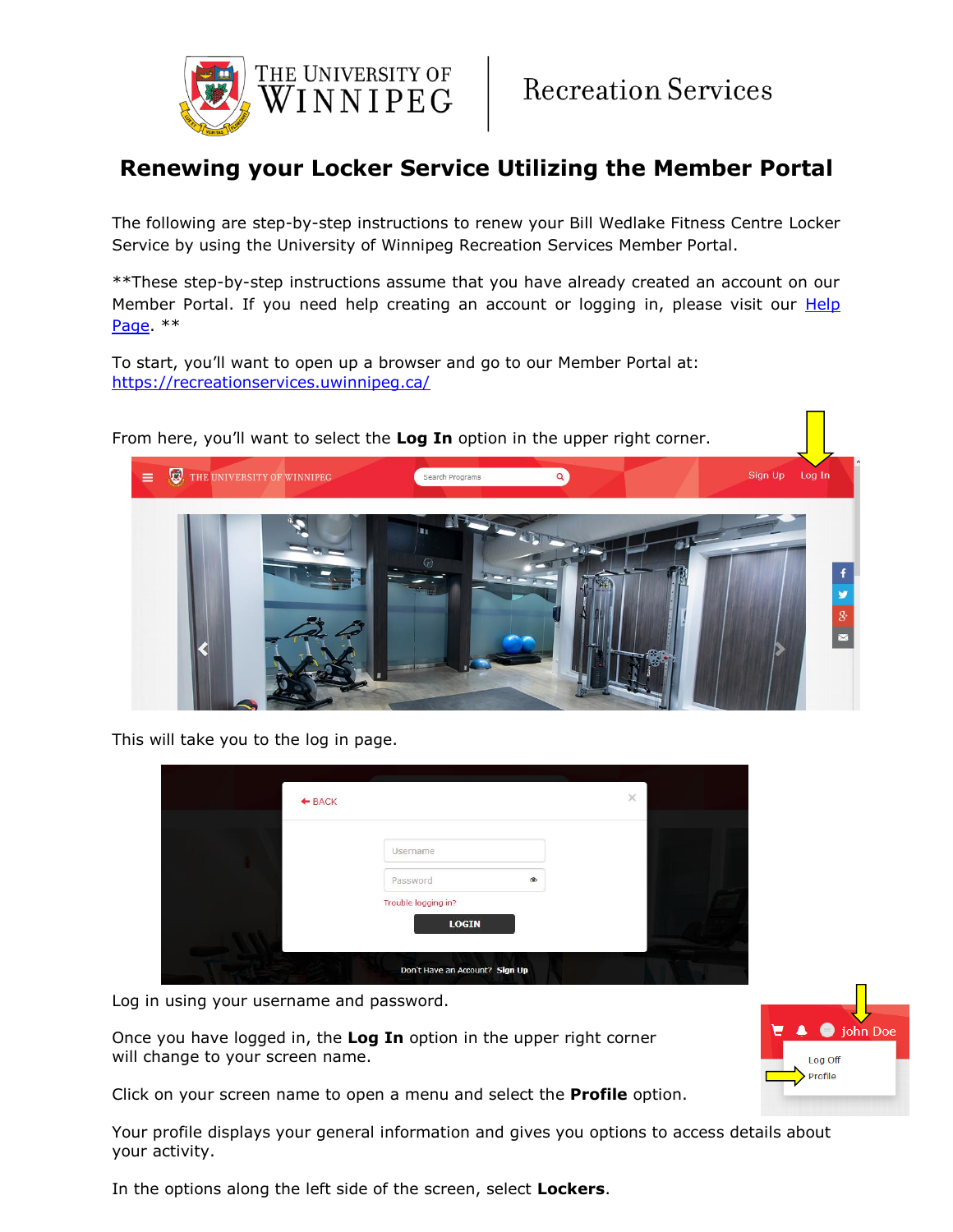This will display any current locker details you have an agreement for.

| Programs<br>Memberships<br><b>Lockers</b> | $91$<br>$\mathbf 1$<br>$\overline{\mathbf{2}}$ | <b>Agreement</b><br><b>Number</b> | <b>Facility</b> | <b>Section</b> |      | <b>Locker</b><br><b>Row Number</b> | <b>Locker</b><br><b>Type</b> | <b>Start Date</b> | <b>End Date</b> | <b>Renew</b> |
|-------------------------------------------|------------------------------------------------|-----------------------------------|-----------------|----------------|------|------------------------------------|------------------------------|-------------------|-----------------|--------------|
| Equipment                                 | $\bigcirc$                                     | LS-15009                          | Women's Change  | Women's        | Full | 1316                               | <b>Full Locker</b>           | Sun, Sep 1        | Fri, May 1      | <b>RENEW</b> |
| <b>Court Bookings</b>                     | $\bullet$                                      |                                   | <b>Room</b>     | Staff          |      |                                    |                              | 2019              | 2020            |              |
| <b>Facilities</b>                         | $\bullet$                                      |                                   |                 |                |      |                                    |                              |                   |                 |              |
| <b>Guest Passes</b>                       | $\blacksquare$                                 |                                   |                 |                |      |                                    |                              |                   |                 |              |
| Multi-Visit Passes                        | $\bullet$                                      |                                   |                 |                |      |                                    |                              |                   |                 |              |
| Order History                             | (25)                                           |                                   |                 |                |      |                                    |                              |                   |                 |              |

To renew your locker, simply click on the **Renew** icon.

You will be given the different membership length options, along with their corresponding prices.

| <b>Select Duration:</b> |                                |         |
|-------------------------|--------------------------------|---------|
|                         | 1 MONTH<br>$\mathbf{1}$        | \$23.00 |
|                         | <b>4 MONTH</b><br>$\mathbf{1}$ | \$41.00 |
|                         | <b>8 MONTH</b><br>$\mathbf{1}$ | \$60.00 |
|                         | <b>12 MONTH</b>                | \$76.00 |
|                         |                                |         |

Please select the same duration as your membership end date.

| <b>Select Duration:</b> |                                |         |
|-------------------------|--------------------------------|---------|
|                         | 1 MONTH<br>$\mathbf{1}$        | \$23.00 |
|                         | <b>4 MONTH</b>                 | \$41.00 |
|                         | <b>8 MONTH</b><br>$\mathbf{1}$ | \$60.00 |
|                         | <b>12 MONTH</b><br>o           | \$76.00 |
| <b>Effective Date:</b>  | Sat, May 2 2020                |         |
| <b>Until Date:</b>      | Sat, May 1 2021                |         |
| Price:                  | \$76.00                        |         |

Once you make a selection, the specific locker details will be displayed. If these are correct, click the "**add to cart"** icon.